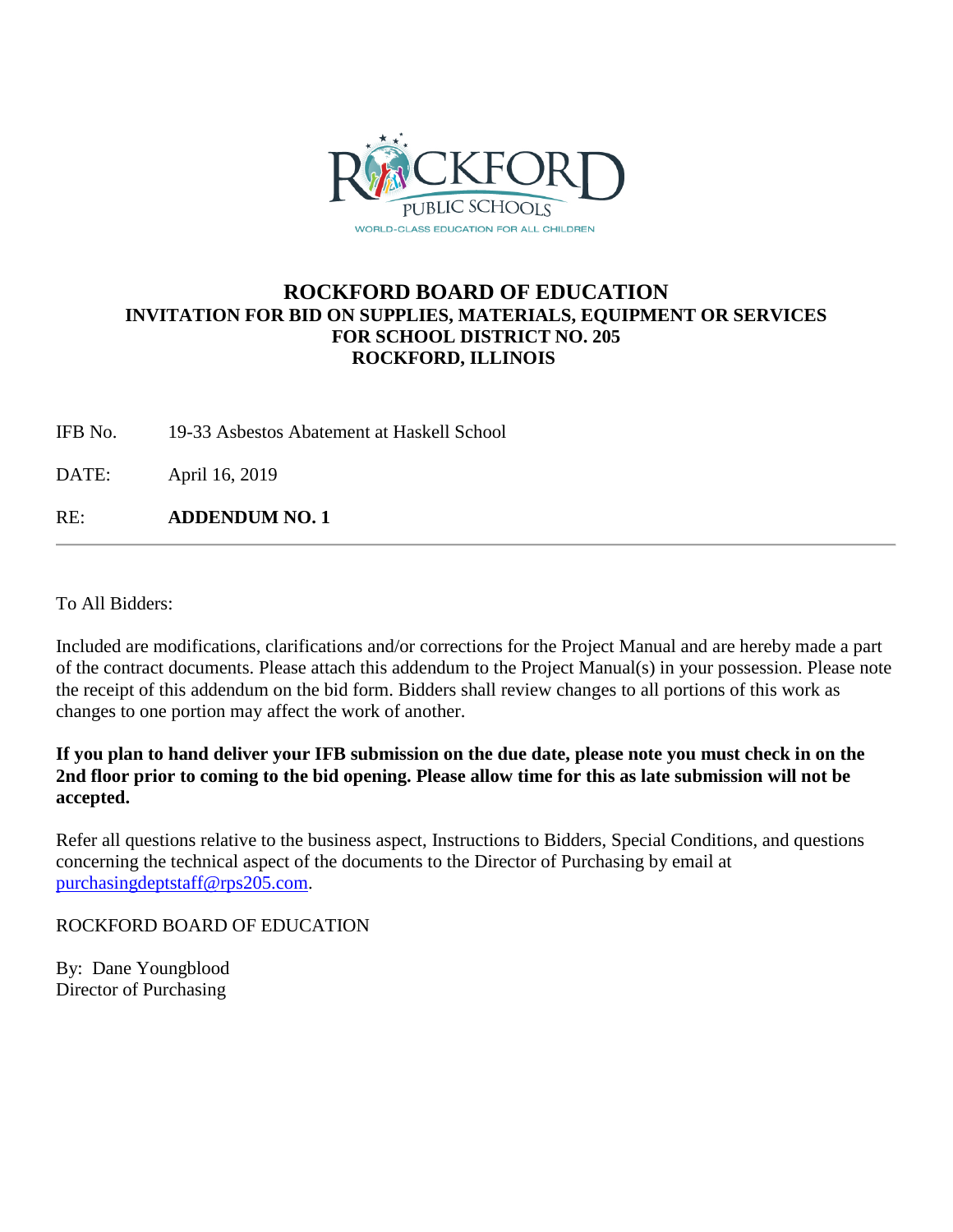Carnow, Conibear & Assoc., Ltd. **Environmental Consulting Services** 600 W. Van Buren St., Suite 500, Chicago, IL 60607 t: 312.782.4486 f: 312.782.5145 www.ccaltd.com



DATE: April 16, 2019 TO: Casey Ramas **[ramasc@rps205.com](mailto:ramasc@rps205.com)** Tim Holian [tim@holianins.com](mailto:tim@holianins.com) Zach Krugler zamest [zkrugler@luse.com](mailto:zkrugler@luse.com) Rod Harvey **Rod Harvey Rod Harvey Rod Harvey Rod Harvey Rod Harvey Rod Harvey Rod Harvey Rod Harvey Rod Harvey Rod Harvey Rod Harvey Rod Harvey Rod Harvey Rod Harvey Rod Harvey Rod Harvey Ro** 

Guy Carynski [guy.carynski@rps205.com](mailto:guy.carynski@rps205.com) Dane Youngblood [dane.youngblood@rps205.com](mailto:dane.youngblood@rps205.com) Guido Gorniak Guido **Gorniak** guido @abelplusservices.com Tomasz Stogowski [tomasz.husar1@gmail.com](mailto:tomasz.husar1@gmail.com) Gary Barth Garth Garth Garth Garth Guillach and Guillach Guillach Guillach Guillach Guillach Guillach Guillach John Gorniak [dem@demservices.com](mailto:dem@demservices.com) Jeremy Bonncyniak [ironwoodenv@aol.com](mailto:ironwoodenv@aol.com) Evan Christian [echristian@ccaltd.com](mailto:echristian@ccaltd.com)

# **SUBJECT: ADDENDUM NO. 1 TO THE BIDDING DOCUMENTS**

PROJECT MANUAL Rockford Public Schools District #205 – Haskell Elementary School – Flooring Renovations Asbestos Abatement dated February 25, 2019

This addendum forms a part to the bidding and contract documents and modifies the original bidding documents, dated February 25, 2019. **ALL CONTRACTORS SHALL ACKNOWLEDGE WRITTEN RECEIPT OF THIS ADDENDUM ON THEIR BID FORM. FAILURE TO DO SO MAY SUBJECT BIDDER TO DISQUALIFICATION.** This addendum consists of one (1) page and three (3) asbestos abatement design drawings.

## \*\*\*\*\*\*\*\*\*\*\*\*\*\*\*\*\*\*\*\*\*\*\*\*\*\*\*\*\*\*\*\*\*\*\*\*\*\*\*\*\*\*\*\*\*\*\*\*\*\*\*\*\*\*\*\*\*\*\*\*\*\*\*\*\*\*\*\*\*\*\*\*\*\*\*\*\*\*\*\*\*\*\*\*\*\*\*\*\*\*\*\*\*\*\*\*\*\*\*\*\*\*\*\*\*\*\*\* Addendum #1

1. Haskell Elementary School – Changes to Scope of Work Drawings ASB-G, ASB-1, ASB-2.

Except as modified herein, Addendum No. 1, Project Manual dated February 25, 2019 remain in full force and effect.

Sincerely, **CARNOW, CONIBEAR & ASSOC., LTD.**

Rod Harvey, P.E., CIH, CSP Director, Client Services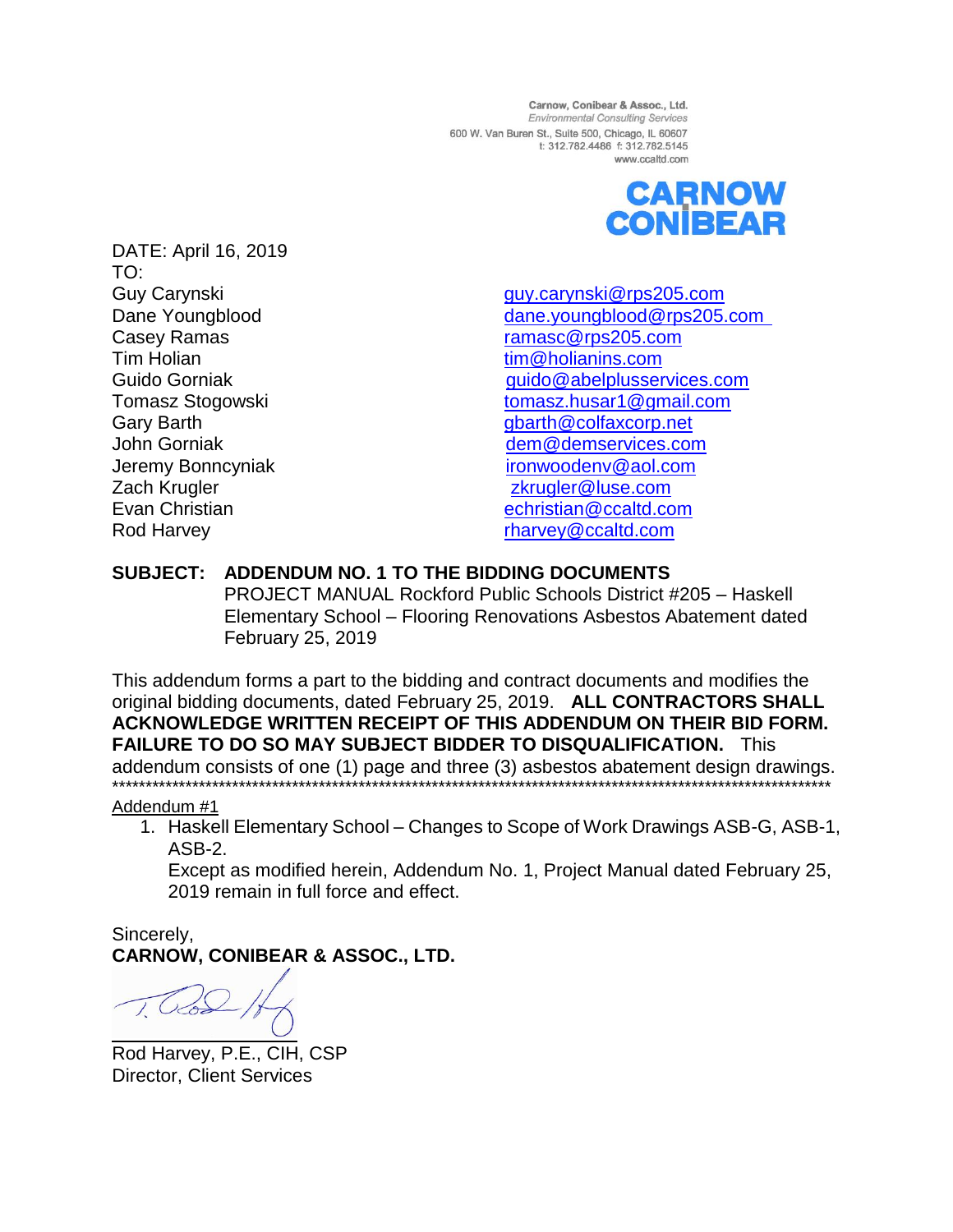- 
- 
- 
- 
- 
- 
- 

# K:\\_comwpd\Projects\Rockford School District\Contract 2013\Haskell Year-Round School\Classroom Flooring Renovations - Summer 2019\haskell base floor plans.dwg Rockford Public School District #205<br>
FROCKford Public School District #205<br>
501 7th Street<br>
Rockford, IL 61104<br>
FROCKFOR AND ROCKFOR AND ROCKFOR AND PROJECT DESIGNER<br>
ROCKFOR ROCKFOR ROCKFOR ROCHER SIGNATURE IDPH #: 100-01548 Environmental Consulting Services Carnow, Conibear & Assoc., Ltd. 600 W. Van Buren St., Suite 500, Chicago, IL 60607 t: 312.782.4486 f: 312.782.5145 www.ccaltd.com CCA PROJECT NO. SHEET NO. DATE: DRAWING HISTORY NO. DATE REMARKS PROJECT NAME: SHEET TITLE: DRAWN BY: CHECKED BY: CLIENT: A139670136 April 12, 2019 <sup>1</sup> 04/12/2019 J. Gonzalez E. Christian <sup>20</sup> **SCOPE OF WORK Addendum #1** ASB-G **HASKELL ELEMENTARY SCHOOL** 515 Maple Street, Rockford, Illinois 61103 SCHEDULE: 1. June 7, 2019 - June 21, 2019. Work to be conducted 2nd shift. Work may be conducted Saturdays upon request. NOTE: The exact start and stop dates may be modified for coordination purposes, however time frames to complete each abatement area shall not be exceeded. GENERAL ABATEMENT NOTES: 1. All asbestos abatement shall be in accordance with specification sections 02131 (interior abatement). 2. Flooring Abatement - If gross removal methods are utilized, Contractor shall perform all work in strict accordance with all IDPH school rules and specification 02131. If non-friable removal methods are utilized (Specification Section 3.11(D)), Contractor shall be responsible for the isolation of the work area(s) with critical seals, warning signs, and the security of the work areas to eliminate access by unauthorized personnel. HEPA filtered negative air machines shall be set up within the work areas and run continuously through the completion of all non-friable work. 3. The Abatement Contractor shall coordinate the abatement schedule with General Contractor, RPS 205, and Carnow Conibear. 4. The Abatement Contractor Representative is responsible for attendance at any pre-construction and or coordination meetings prior to mobilization and during all abatement activities. 5. Caution signs shall be posted adherent to specification requirements of OSHA 29 CFR 1926.1101(k)(6) at all potential entrances or barriers to the regulated abatement areas. 6. Abatement contractor responsible for daily cleanup and disposal of debris generated during abatement activities. 7. Worker decontamination enclosure system shall be constructed in strict accordance with IDPH section 855.410. Clean room shall be sized to accommodate the needs of the work crew. Donning and Doffing of PPE outside of clean room is strictly prohibited. ASBESTOS ABATEMENT SCOPE OF WORK: 1. Removal and disposal of floor tile GENERAL CONSTRUCTION / DEMOLITION NOTES: 1. Access to work areas and project phasing to be determined by building owner and coordinated with Carnow Conibear. 2. Locations shown are approximate only. 3. The Abatement Contractor shall protect existing, installed casework, electrical fixtures, etc. from damage. 4. Worker decontamination enclosure system shall be constructed in strict accordance with IDPH section 855.410. Clean room shall be sized to accommodate the needs of the work crew. Donning and Doffing of PPE outside of clean room is strictly prohibited. 5. Building Information: IDPH Building ID# 04-101-2050-2034 Building Address: 515 Maple Street Rockford, IL 61103 Building Size: Approx 43, 235 Age of Building: N/A Number of Floors: <sup>3</sup> 6. The School District will provide an electrician for the installation of temporary power panels required for abatement. 7. All work per specification section 02131 and applicable IDPH, IEPA, and OSHA rules and regulations.

- 
- 

| Building Information:    |                  |
|--------------------------|------------------|
| <b>IDPH Building ID#</b> | 04-101-2050-203  |
| <b>Building Address:</b> | 515 Maple Stree  |
|                          | Rockford, IL 611 |
| <b>Building Size:</b>    | Approx 43, 235   |
| Age of Building:         | N/A              |
| Number of Floors:        | 3                |
|                          |                  |

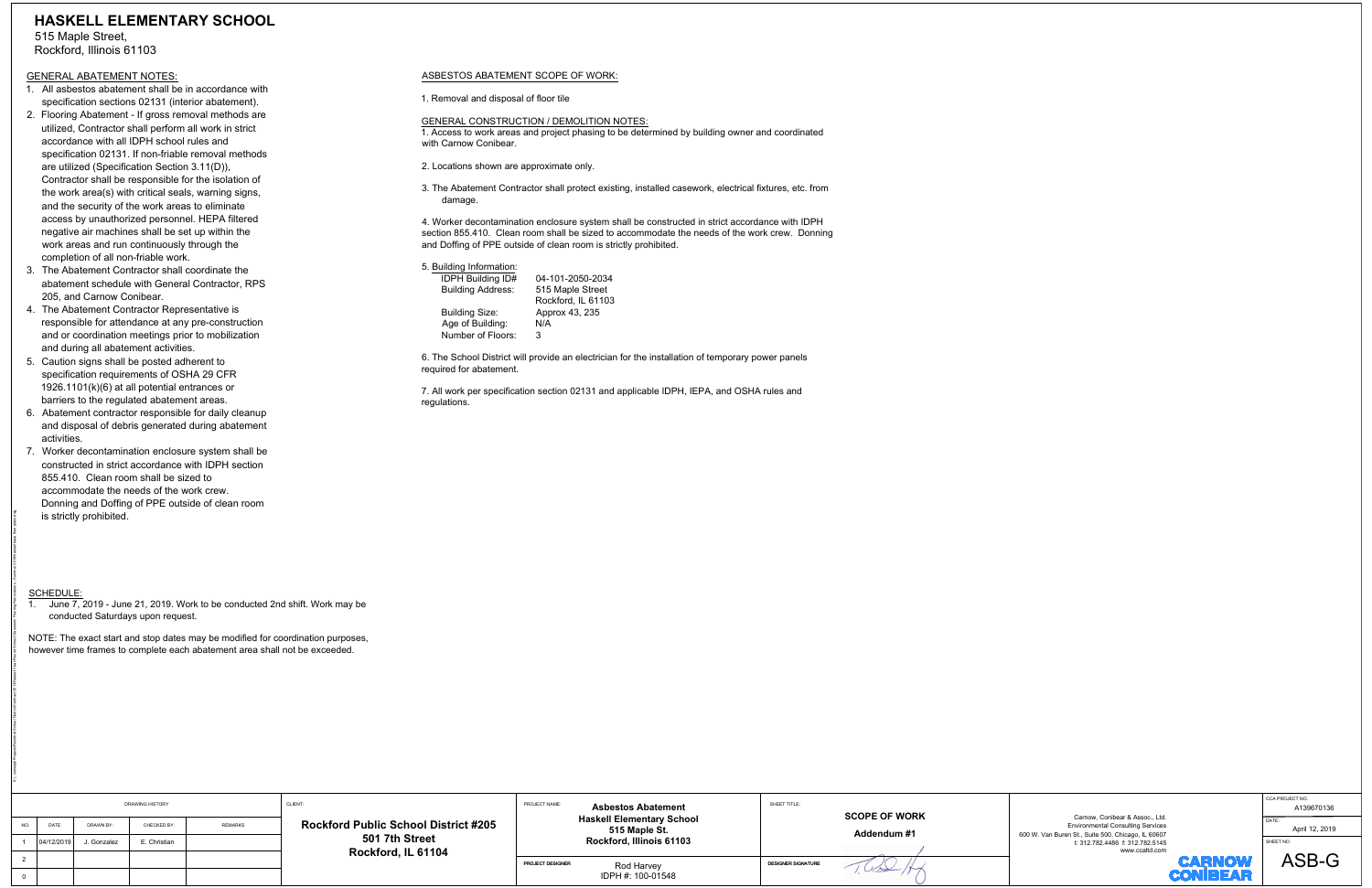|               | <b>DRAWING HISTORY</b> |             |              | CLIENT:        | PROJECT NAME:<br><b>Asbestos Abatement</b>                                          | SHEET TITLE:<br><b>ASBESTOS ABATEMENT</b>         |                           |
|---------------|------------------------|-------------|--------------|----------------|-------------------------------------------------------------------------------------|---------------------------------------------------|---------------------------|
| NO.           | DATE                   | DRAWN BY:   | CHECKED BY:  | <b>REMARKS</b> | <b>Rockford Public School District #205</b><br>501 7th Street<br>Rockford, IL 61104 | <b>Haskell Elementary School</b><br>515 Maple St. | Addendum #1               |
|               | 04/12/2019             | J. Gonzalez | E. Christian |                |                                                                                     | Rockford, Illinois 61103                          |                           |
| $\mathcal{D}$ |                        |             |              |                |                                                                                     | PROJECT DESIGNER<br>Rod Harvey                    | <b>DESIGNER SIGNATURE</b> |
|               |                        |             |              |                |                                                                                     | IDPH #: 100-01548                                 |                           |

|                                          | <b>STOS ABATEMENT KEYNOTES</b>                              |  |  |  |  |  |
|------------------------------------------|-------------------------------------------------------------|--|--|--|--|--|
|                                          | Worker decontamination unit.                                |  |  |  |  |  |
|                                          | Waste decontamination unit.                                 |  |  |  |  |  |
| 띠                                        | Airlock                                                     |  |  |  |  |  |
| $\overline{\mathbf{s}}$                  | <b>Electrical Source</b>                                    |  |  |  |  |  |
| $\overline{\mathsf{v}\mathsf{s}}\rangle$ | <b>Water Source</b>                                         |  |  |  |  |  |
| $\overline{AB}$                          | Negative Air Exhaust                                        |  |  |  |  |  |
| $\overline{1}$                           | Separation barrier per IDPH 855.430(a)                      |  |  |  |  |  |
| $\overline{2}$                           | Separation barrier per IDPH 855.430(b) (with lockable door) |  |  |  |  |  |
| $\overline{\mathbf{3}}$                  | Contractor to secure door and control access                |  |  |  |  |  |
|                                          |                                                             |  |  |  |  |  |
|                                          | Floor Tile Removal Area                                     |  |  |  |  |  |
|                                          | Containment Non-Removal Area                                |  |  |  |  |  |
|                                          | <b>KEY PLAN - FIRST FLOOR:</b>                              |  |  |  |  |  |
|                                          |                                                             |  |  |  |  |  |





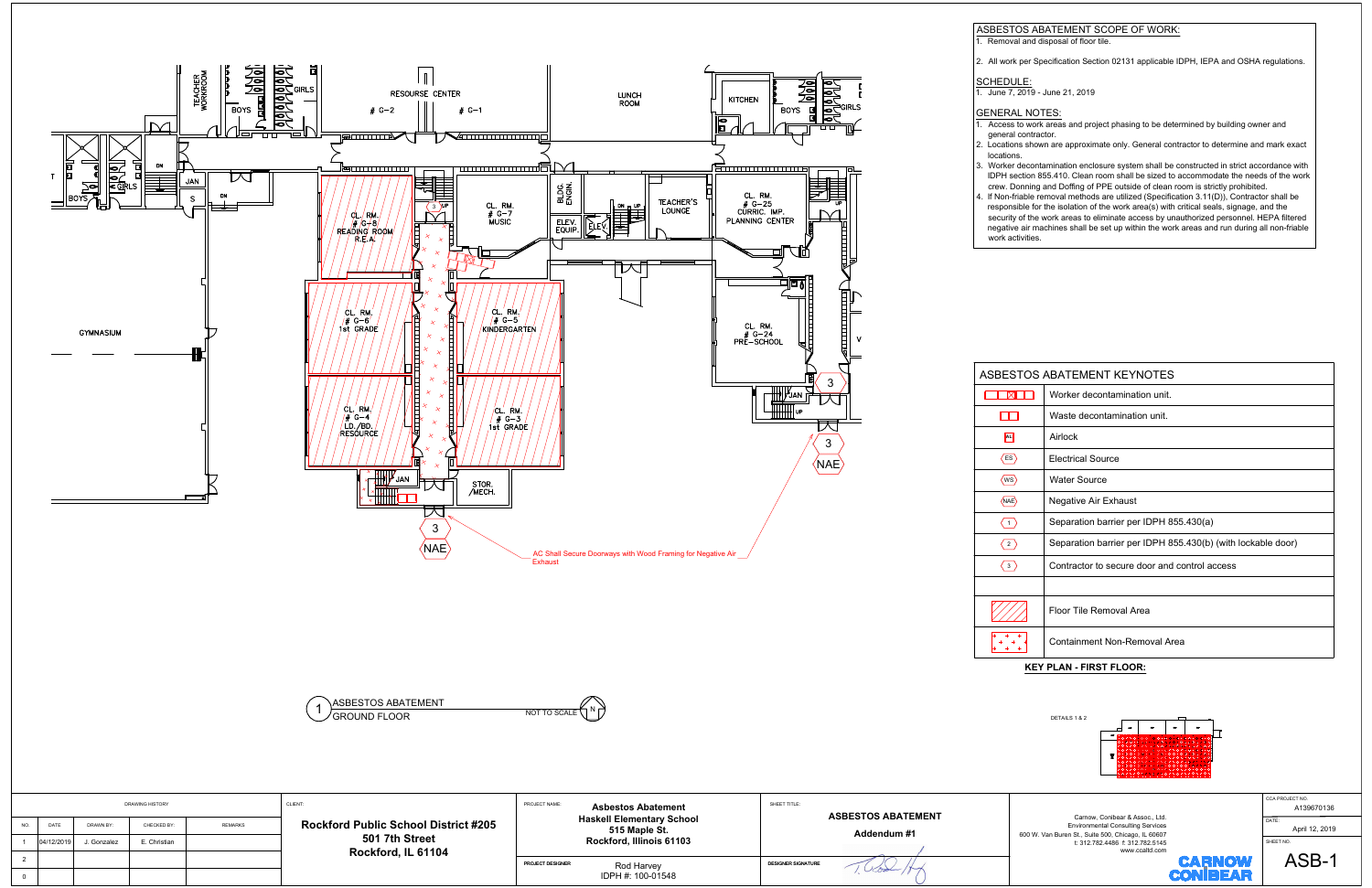![](_page_4_Figure_0.jpeg)

![](_page_4_Figure_1.jpeg)

![](_page_4_Picture_2.jpeg)

| <b>DRAWING HISTORY</b> |            |             |              |                | CLIENT:                                                                             | PROJECT NAME:<br><b>Asbestos Abatement</b> | SHEET TITLE:                    |                                                   |  |                                          |
|------------------------|------------|-------------|--------------|----------------|-------------------------------------------------------------------------------------|--------------------------------------------|---------------------------------|---------------------------------------------------|--|------------------------------------------|
| NO.                    | DATE       | DRAWN BY:   | CHECKED BY:  | <b>REMARKS</b> | <b>Rockford Public School District #205</b><br>501 7th Street<br>Rockford, IL 61104 |                                            |                                 | <b>Haskell Elementary School</b><br>515 Maple St. |  | <b>ASBESTOS ABATEMENT</b><br>Addendum #1 |
|                        | 04/12/2019 | J. Gonzalez | E. Christian |                |                                                                                     |                                            | Rockford, Illinois 61103        |                                                   |  |                                          |
|                        |            |             |              |                |                                                                                     | PROJECT DESIGNER                           | Rod Harvey<br>IDPH #: 100-01548 | <b>DESIGNER SIGNATURE</b>                         |  |                                          |

- 
- 

- 
- 
- 
- 

|                                 | STOS ABATEMENT KEYNOTES:                                    |  |  |  |  |  |
|---------------------------------|-------------------------------------------------------------|--|--|--|--|--|
| M                               | Worker decontamination unit.                                |  |  |  |  |  |
|                                 | Waste decontamination unit.                                 |  |  |  |  |  |
| AL)                             | Airlock                                                     |  |  |  |  |  |
| $\overline{\mathsf{e}}$         | <b>Electrical Source</b>                                    |  |  |  |  |  |
| $\overline{\mathsf{vs}}\rangle$ | <b>Water Source</b>                                         |  |  |  |  |  |
| $\overline{AB}$                 | Negative Air Exhaust                                        |  |  |  |  |  |
| $\overline{1}$                  | Separation barrier per IDPH 855.430(a)                      |  |  |  |  |  |
| $\overline{2}$                  | Separation barrier per IDPH 855.430(b) (with lockable door) |  |  |  |  |  |
| $3^{\circ}$                     | Contractor to secure door and control access                |  |  |  |  |  |
|                                 |                                                             |  |  |  |  |  |
|                                 | Floor Tile Removal Area                                     |  |  |  |  |  |
|                                 | Containment Non-Removal Area                                |  |  |  |  |  |
|                                 | <b>KEY PLAN - SECOND FLOOR:</b>                             |  |  |  |  |  |
|                                 |                                                             |  |  |  |  |  |

![](_page_4_Figure_15.jpeg)

![](_page_4_Picture_17.jpeg)

![](_page_4_Picture_18.jpeg)